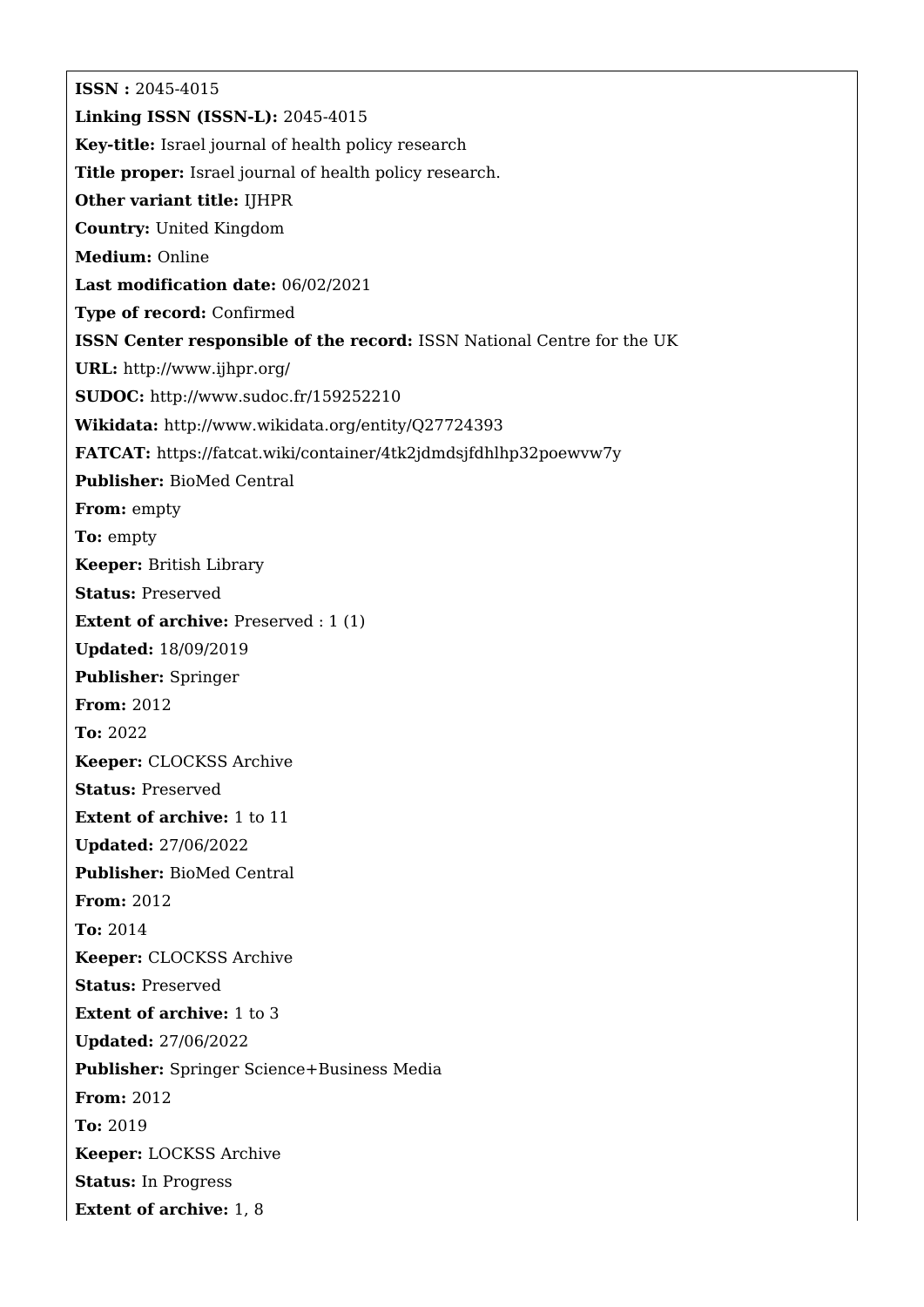**Updated:** 27/06/2022 **Publisher:** Springer Science+Business Media **From:** 2013 **To:** 2018 **Keeper:** LOCKSS Archive **Status:** Preserved **Extent of archive:** 2 to 7 **Updated:** 27/06/2022 **Publisher:** BioMed Central **From:** empty **To:** empty **Keeper:** LOCKSS Archive **Status:** In Progress **Extent of archive:** empty **Updated:** 27/06/2022 **Publisher:** Springer **From:** 2013 **To:** 2021 **Keeper:** Library of Congress **Status:** Preserved **Extent of archive:** 1; 2 (1); 3 (1); 4 (1); 5 (1); 6 (1); 7 (1); 8 (1, S1); 9 (1); 10 (1) **Updated:** 08/04/2022 **Publisher:** Springer customer Service Center GmbH **From:** 0000 **To:** 2021 **Keeper:** National Digital Preservation Program, China **Status:** Preserved **Extent of archive:** Preserved : 1; 2; 3; 4; 5; 6; 7; 8; 9 **Updated:** 12/04/2022 **Publisher:** BioMed Central **From:** 2012 **To:** 2014 **Keeper:** National Library of the Netherlands **Status:** Preserved **Extent of archive:** Preserved : 1; 2; 3 **Updated:** 19/06/2022 **Publisher:** BioMed Central **From:** 2012 **To:** 2022 **Keeper:** Portico **Status:** Preserved